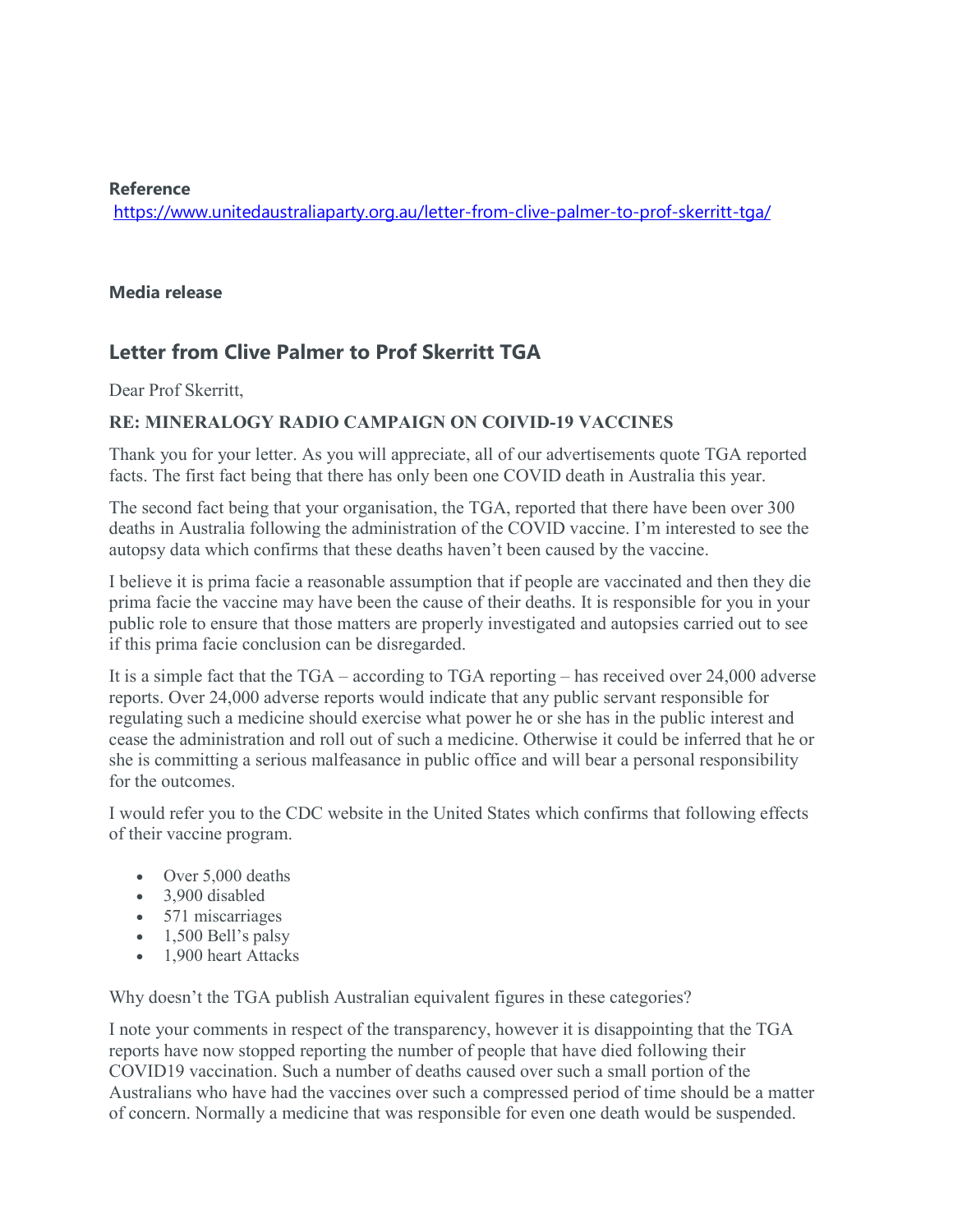I understand there have been over 10,000 deaths reported in Europe in respect of the vaccine. The combination of the forgoing matters means it's beyond belief that the TGA does not take immediate action.

The facts of the matter are clear on the CDC website in the United States that over 50% of animals died in the animal trials of these vaccines, which would normally indicate that such vaccines are not suitable for human consumption.

I do not understand why the Australian Government has bought over 180,000,000 doses of the vaccines when there are less than 25,000,000 Australians, Prime facie it looks a serious case of enrichment for Pharma companies at the publics expense.

In respect to the 3.7 million deaths alleged to be caused by COVID in the world; you need to take stock of the number of deaths that occur in the world each year.

I am concerned about Australia and Australians and there has only been one Covid death in Australia this year. Moreover, serious concerns need to be expressed about Doctor Fauci in the US and the revelations that have come to light in recent times. I know from previous dealing with the TGA that it in many instances the TGA relies on his group to advise it.

It is true that I am a public figure in Australia and I have a duty and responsibility to represent to the community the facts as I see them without fear or favour. I do not find the arguments that you have presented in your email convincing.

The facts are that we have no safety data for 1, 3 5, or 7 years for these vaccines. Nor do we have data in pregnant women or children, which Doctor Brendan Murphy and yourself acknowledged before the senate committee in April this year.

The TGA has no idea of the long-term outcomes of giving this vaccine to the Australian population. It is also a great concern that the Government has given the pharmaceutical companies an indemnity for any claims related to the injuries and deaths their vaccines may cause.

It would seem that those same pharmaceutical companies do not have faith and confidence in their products to market them as part of their business without such Government indemnity. What I have personally found disappointing is the fact that you, as head of the TGA, have a responsibility to properly regulate medicines and vaccines in this country.

I find it extraordinary to see you on television in paid commercials promoting a commercial product that is both the TGA's and your responsibility to regulate. You have a serious conflict of interest.

The Hight Court of Australia has reconfirmed the implied term in our constitution of political free speech. I am a former member of the house of representatives and a chairman of a registered political party under the electoral act. I will continue to exercise my constitutional rights in this matter and if necessary, I am happy to meet any challenge in court in that regard.

I would advise you to get proper legal advice to ensure that you are protected against any claims that may be made personally against you in the future. You need to advise the government of what the Attorney General's department knows already – that the Biosecurity Act is unconstitutional and could not survive a challenge in the High Court of Australia.